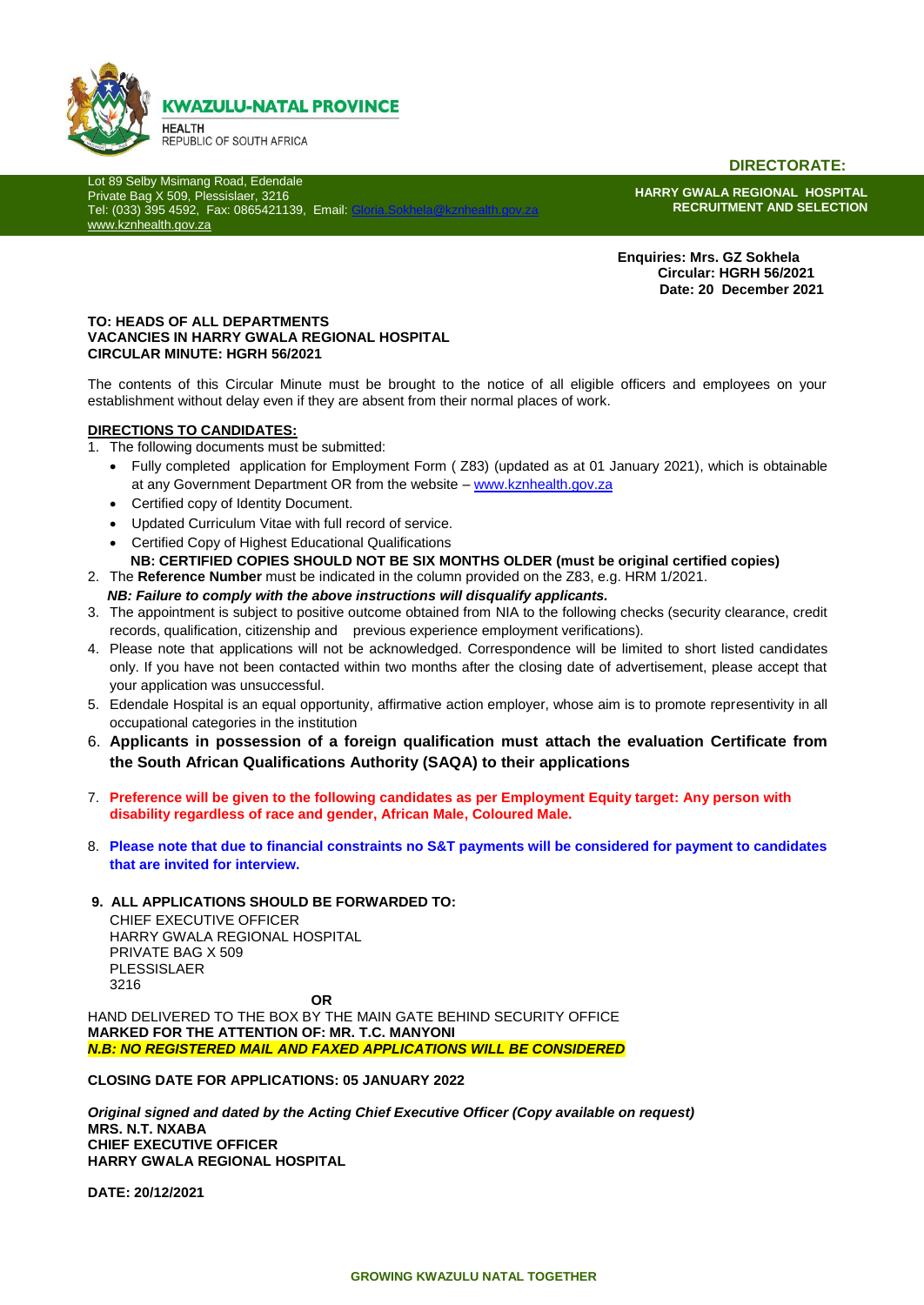## **ADVERT**

| <b>MEDICAL SPECIALIST GRADE 1/2/3</b>           |
|-------------------------------------------------|
|                                                 |
| (PMB METROPOLITAN HOSPITALS COMPLEX)            |
|                                                 |
| <b>HARRY GWALA REGIONAL HOSPITAL</b>            |
|                                                 |
|                                                 |
| <b>Commuted Overtime, Medical Aid: Optional</b> |
| (Employee must meet Prescribed Requirements)    |
|                                                 |

# **REQUIREMENTS FOR THE POST**

- Grade 12 Certificate,
- MBCHB OR equivalent qualification Plus
- FC Paeds (SA) OR equivalent
- Registration certificate with the Health Professions Council of South Africa (HPCSA) as a Medical Specialist in Paediatrics OR as a registrar in Paediatrics
- Current practice with the HPCSA as a Medical Specialist (2021-2022).

## **N.B.**

- Medical Practitioners must have successfully completed their certificate of Paediatric exams (FCPaed Part 2 exams)
- Medical Practitioners completing their MMed's who have submitted their research for publication or dissertation for marking are encouraged to apply (Kindly note that you will only be eligible if you have full registration within the next few months and have your MMED completed by the interview sitting)
- Additional jobs may be available within the next six months and we will utilize this interview process to offer additional jobs in Paediatrics at Harry Gwala Regional Hospital once the post is available and ratified

## **EXPERIENCE REQUIRED**:

## **GRADE 1: R 1 122 630.00 - R 1 191 510.00 Package**

Appropriate Qualification in the relevant discipline that allows registration as a Medical Specialist with HPCSA. Foreign candidates require 1 year relevant experience after registration with a recognized Foreign Health Professional Council, of whom it is not required to perform Community **Service** 

## **GRADE 2: R 1 1 283 592.00 - R 1 362 363.00 Package**

Appropriate Qualification in the relevant discipline that allows registration as a Medical Specialist with HPCSA plus 5 years after registration with the HPCSA as a Medical Specialist. Foreign candidates require 6 years relevant experience after registration with a recognized foreign health professional council, of whom it is not required to perform Community Service. **A certificate of service obtained from the HR Department must be attached.**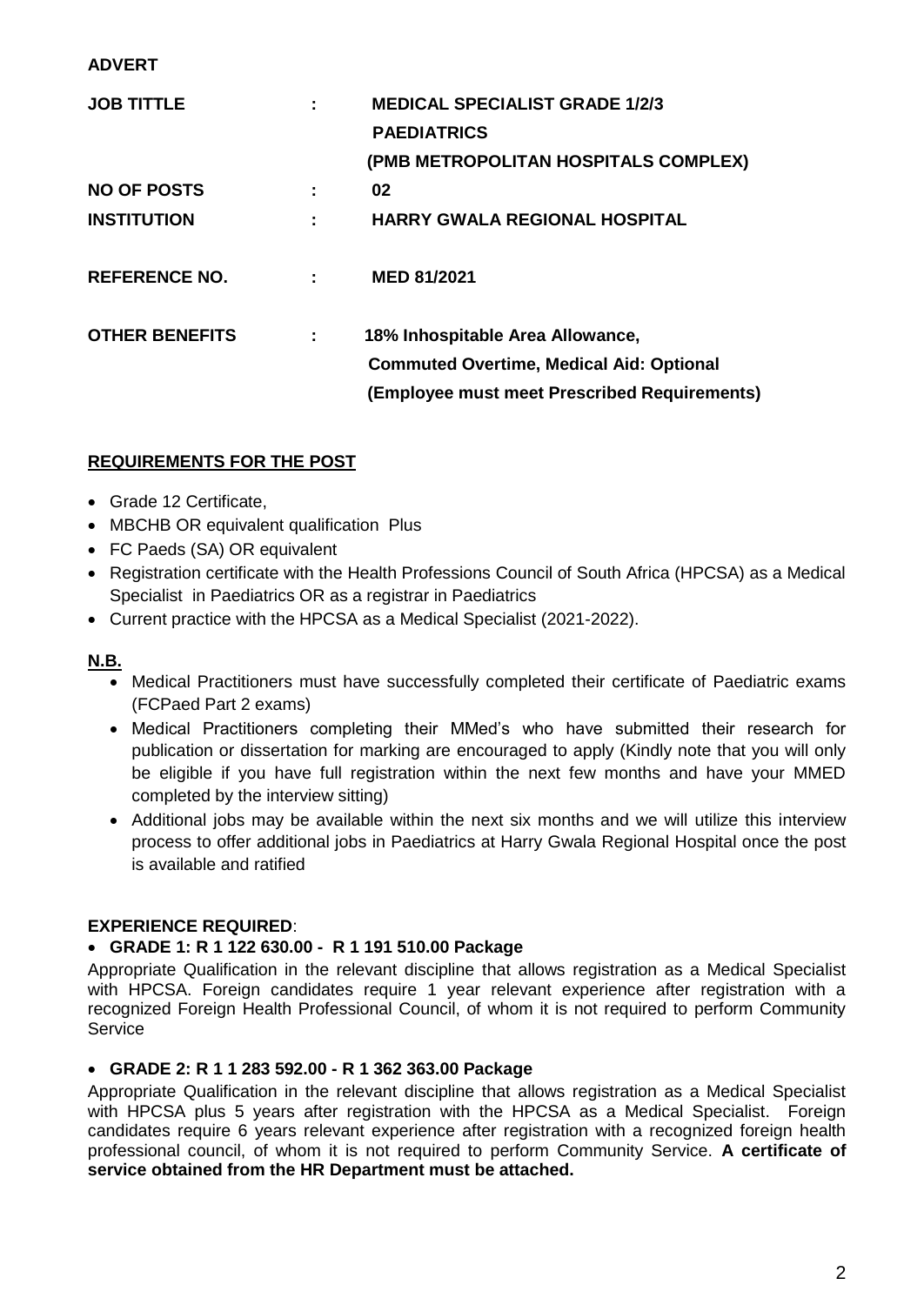## **GRADE 3: R 1 489 665.00 - R 1 862 412.00 Package**

Appropriate Qualification in the relevant discipline that allows registration as a Medical Specialist with HPCSA plus 10 years after registration with the HPCSA as a Medical Specialist. Foreign candidates require 11 years relevant experience after registration with a recognized foreign health professional council, of whom it is not required to perform Community Service. **A certificate of service obtained from the HR Department must be attached.**

## **RECOMMENDATIONS**

• Sub-specialist medical knowledge, skills & competencies in Paediatrics will be an added advantage

# **KNOWLEDGE, SKILLS, TRAINING AND COMPETENCIES REQUIRED**

- Outstanding clinical skills in field of Paediatrics preferably obtained in public service/environment
- Ability and practical experience to provide training for under and post graduates
- Develop and review clinical protocols and guidelines for Paediatrics Quality Management (improvement, assurance, audits, etc.)
- Leadership, people management, problem solving, decision making and communication skills
- Mentoring, coaching, facilitation, teaching and training skills
- General management skills: human resources, finance, operations, strategy, marketing
- Knowledge of relevant protocols, policies, regulations, public service legislation and guidelines
- Medical ethics, epidemiology, research and statistics

# **KEY PERFORMANCE AREARS**

- Will cover clinical skills, performance, training, research and supervision & support
- Provision of Specialist Paediatric services
- Participate in the Departmental outreach program to the catchment area
- Clinical and administrative responsibility to Harry Gwala Regional Hospital
- Intern, Community Service Doctor's, Medical Officer and Registrar Supervision and evaluation (EPMDS for junior staff)
- Post graduate Paediatric development and strengthening
- Training programme for under and post graduates, lecturer, bed side teaching, etc
- Clinical Quality: audits, morbidity and mortality reviews, clinical guidelines, protocols, quarterly reports
- Responsible for some QIP and QAP's and committee's at Harry Gwala Regional Hospital and will be responsible for a Metropolitan portfolio as well
- Play a leadership role in conducting ward rounds, problem ward rounds, ground ward rounds, multidisciplinary meetings and mortality meeting for teaching purposes
- Ensuring unit meeting occur regularly
- Patient satisfaction: satisfaction surveys, community consultation and active participation in development of services, waiting times, customization of services
- Systems: appropriate level of care, referral pathways, seamless and integrative service delivery systems
- Health Information and Research: ME disease profile, setting up of database for clinical conditions, sundries and consumables, conduct relevant research
- Involved in Paediatric resuscitation courses and all initiatives in the care on neonates and children
- Part of the Pietermaritzburg Metropolitan Department and all activities relating to the Department including academic and training programs
- To perform overtime duties in line with the Paediatric Metropolitan Departmental needs
- Assist with the maintenance of standards of care and implementation of quality of quality improvement programmes within the Department